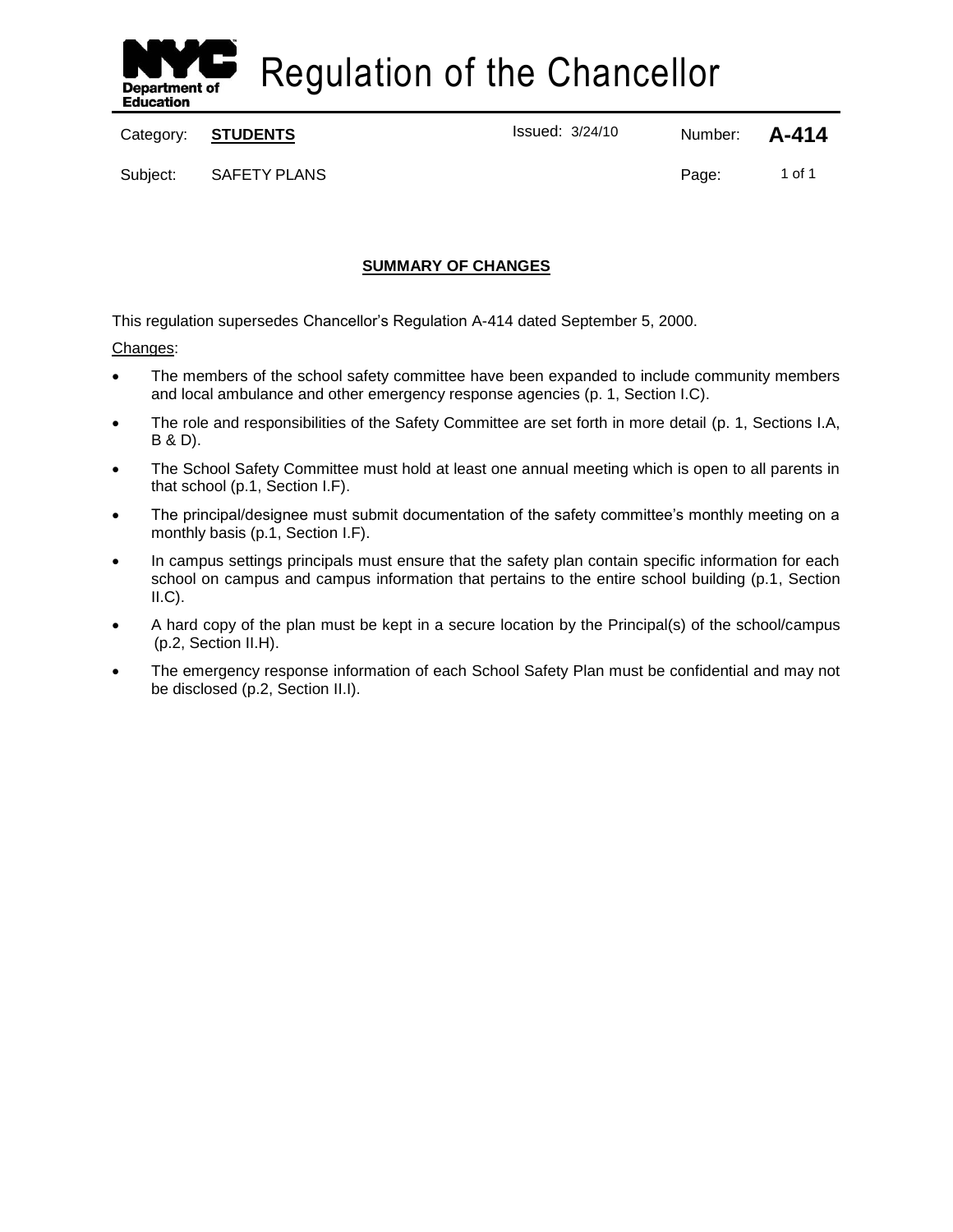## **ABSTRACT**

This regulation supersedes and replaces Chancellor's Regulation A-414 dated September 5, 2000. Maintaining a safe and secure school environment is the shared responsibility of the entire school community, including school safety, pedagogical, non-pedagogical and custodial personnel, parents, and students. As part of a continuing effort to provide the safest possible environment, each school must have a Safety Committee which meets on a monthly basis and must develop a safety plan on an annual basis.

### **I**. **SCHOOL SAFETY COMMITTEE**

- A. All members of the school community, including administrators, staff, students, parents, the NYPD, community leaders and community agencies must engage in meaningful ongoing dialogue and collaboration to ensure safe schools. The creation of safety committees at the school/campus level provides a basis for such dialogue and for drawing upon school and community resources to enhance safety.
- B. Every school/campus must have a School Safety Committee. It is the responsibility of the Principal(s) to ensure that such a committee is established and meets on a monthly basis. The committee plays an essential role in the establishment of safety procedures, the communication of expectations and responsibilities of students and staff, and the design of prevention and intervention strategies and programs specific to the needs of the school.
- C. The committee shall, at a minimum, be comprised of the following individuals: Principal(s); designee of all other programs operating within the building; UFT Chapter Leader; Custodial Engineer/designee; In-house School Safety Agent Level III/designee; local law enforcement officials; Parent Association President/designee; Dietician/designee of food services for the site; community members; local ambulance or other emergency response agencies; representative of the student body (when appropriate); and any other persons deemed appropriate by the Principal(s).
- D. The committee is responsible for addressing safety matters on an ongoing basis and making appropriate recommendations to the Principal when it identifies the need for additional security measures, intervention, training, etc.
- E. The Principal/designee must submit documentation of the Safety Committee's monthly meetings and agendas via the online School Safety Plan portal on a monthly basis.
- F. Each Principal must ensure that its School Safety Committee holds at least one annual meeting which is open to all parents in that school. The meeting shall be conducted for the purpose of allowing parents to raise and discuss safety concerns regarding the school, including, but not limited to, matters relating to school safety agents.

#### **II. SCHOOL SAFETY PLAN**

- A. The committee is responsible for developing a comprehensive safety plan which defines the normal operations of the site and what procedures are in place in the event of an emergency. The plan must be consistent with the prescribed safety plan shell, which is made available online via the web-based School Safety Plan portal on an annual basis.
- B. Safety plans must be updated annually by the School Safety Committee in order to meet changing security needs, changes in organization and building conditions and other factors. In addition, the committee should recommend changes in the safety plan at any other time when it is necessary to address security concerns.
- C. In campus settings, Principals on the campus must ensure that the safety plan contain both school specific information for each school on campus and campus information that pertains to the entire building.